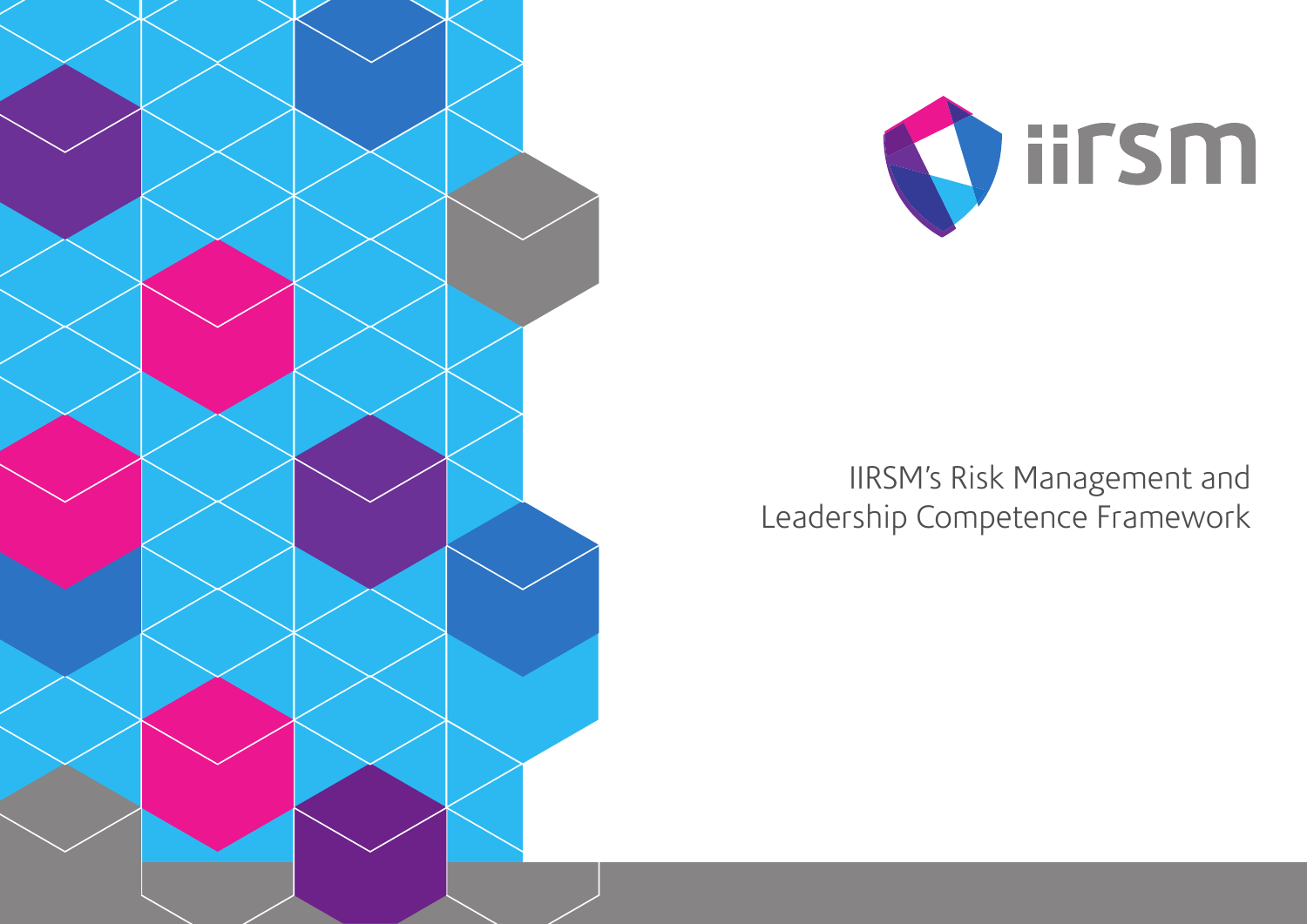# **Risk management protects people, reputation and profits**

Every day, we face diverse and evolving strategic, financial and operational challenges. With customers seeking to transfer risk, employees wanting more flexibility, society demanding action on protecting our planet, and regulators expecting greater assurances than ever before.

We now live in a complex world where likelihood and severity of risk are no longer the only measures that matter. The speed at which a risk happens, as with Covid-19 or cyber-attacks, is increasingly a key factor as are interconnections between different risks.

Very few of us have all the skills, knowledge and capacity to manage the threats and opportunities these challenges bring.

Failures are too often down to management's inability to identify the risks and to properly evaluate, communicate, and address them. Too often, projects and organisations can be disrupted by several small events that impact on one another in unexpected ways and create risks that do not reach the Boardroom.

Therefore, organisations need cultures where risks are openly discussed, challenged and escalated and this process forms an integral part of strategy development, project planning and operational implementation at every level.

Everyone is responsible for managing and taking risks and should have the skills to be able to do so. The benefits of being competent in risk management equally applies to those working in health and safety, other risk-disciplines such as business continuity, crisis management, emergency planning, environmental management, quality, security, and more importantly, all decision-makers across an organisation.

Effective risk management requires a combination of specialised risk expertise, timely and empowered decentralised management decision-making and a central risk management system that co-ordinates and underpins organisational policies, processes, cultures and leadership at all levels.

#### **Risk management matters in all sectors**













**Arts & Media Construction Education Emergency** 

**Services Energy Government Healthcare Manufacturing Transport** 

IIRSM's risk management and leadership competence framework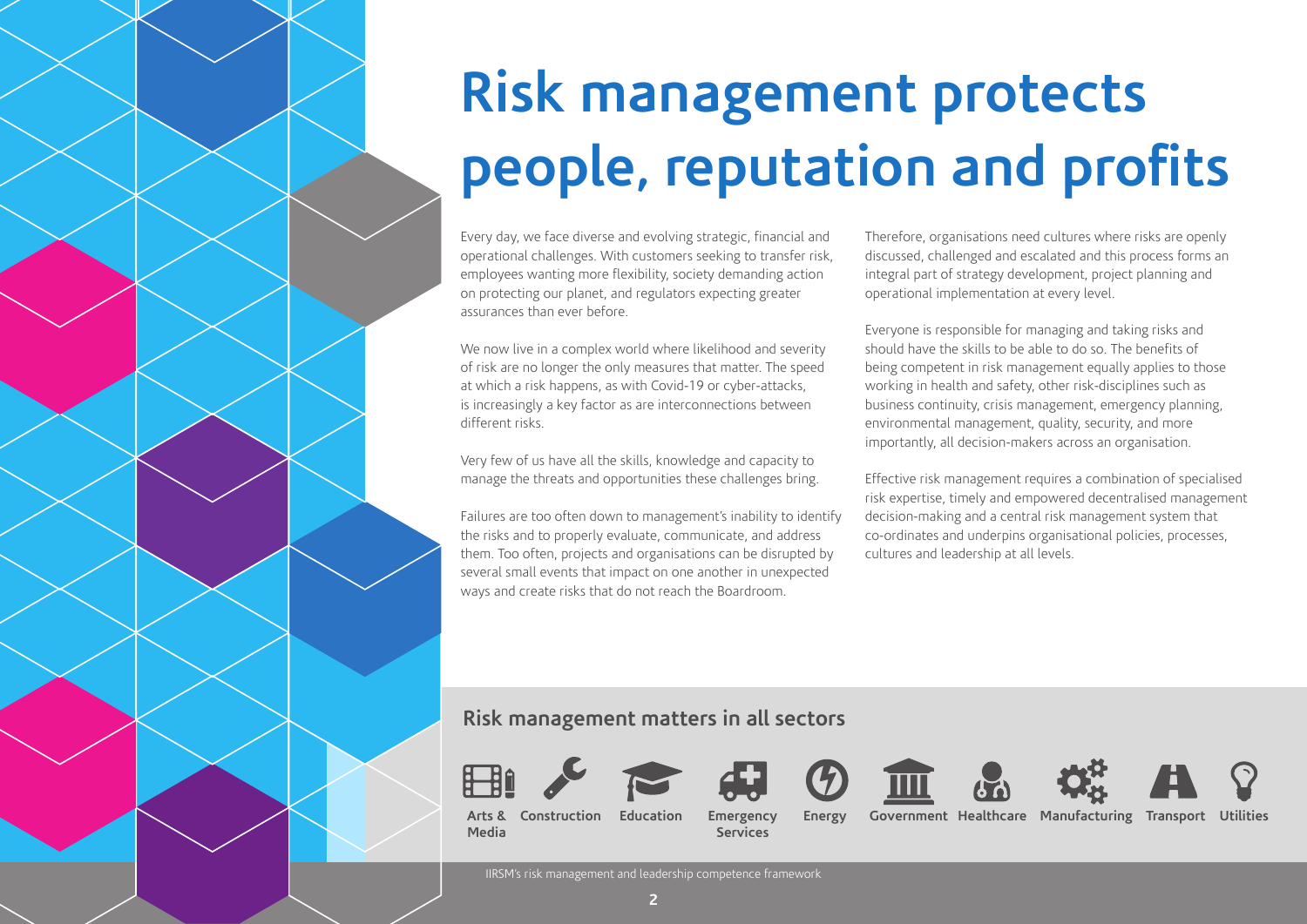## **About the framework**

IIRSM's framework is a flexible tool which has been developed by extensive consultation with industry. It can help people and organisations judge the level of risk competence required to build personal or organisational capability and resilience, giving them a benchmark in which to recruit, retain and develop staff or themselves. Effective risk management can provide both the individual and organisation with a real advantage.

The competences are presented in a generic way so they can be interpreted and applied to different areas of practice, specialism and geographical locations. It is important that you understand and apply them within the context of your own area of work.

### **Design principles**

The principles underpinning IIRSM's framework are:

- Risk management is a core skill that should be embedded into all job roles and responsibilities.
- > Everyone is a manager of risk.
- Risks are either threats or opportunities that can impact on achieving objectives.

The required level of competence will depend on an individual's role, seniority, experience and area of practice. However, **as a guide**, competences and behaviours are set at three levels of attainment linked to career progression and IIRSM membership grades.

- 1. **Operational** (knowledge and understanding, with some application)
- 2. **Managerial** (clear application of knowledge)
- 3. **Strategic** (reasoned advice and depth of complexity)

The framework does not dictate how the outcome is achieved, which provides flexibility to users and ensures the framework remains futureproof.

- Good leadership behaviours are central to managing risk well and should be developed early on in careers.
- Risk management is an enabler, and supports innovation, increases performance, and builds individual and organisational resilience.
- The competences and behaviours are purposefully presented



in a generic way so they can be applied to different areas of responsibility, work and locations.

- No one person, or function can manage all the risks. It's a collaborative approach across the organisation.
- The competences and behaviours are accumulated as individuals progress.

#### **Risks come in all shapes and sizes**









**news**











**Consumer trends**

**Economy Energy Fake** 

**Finance Health & wellbeing & data**

**Information International Productivity Robotics Science Security Supply Environment Talent Technology relations**

**chain**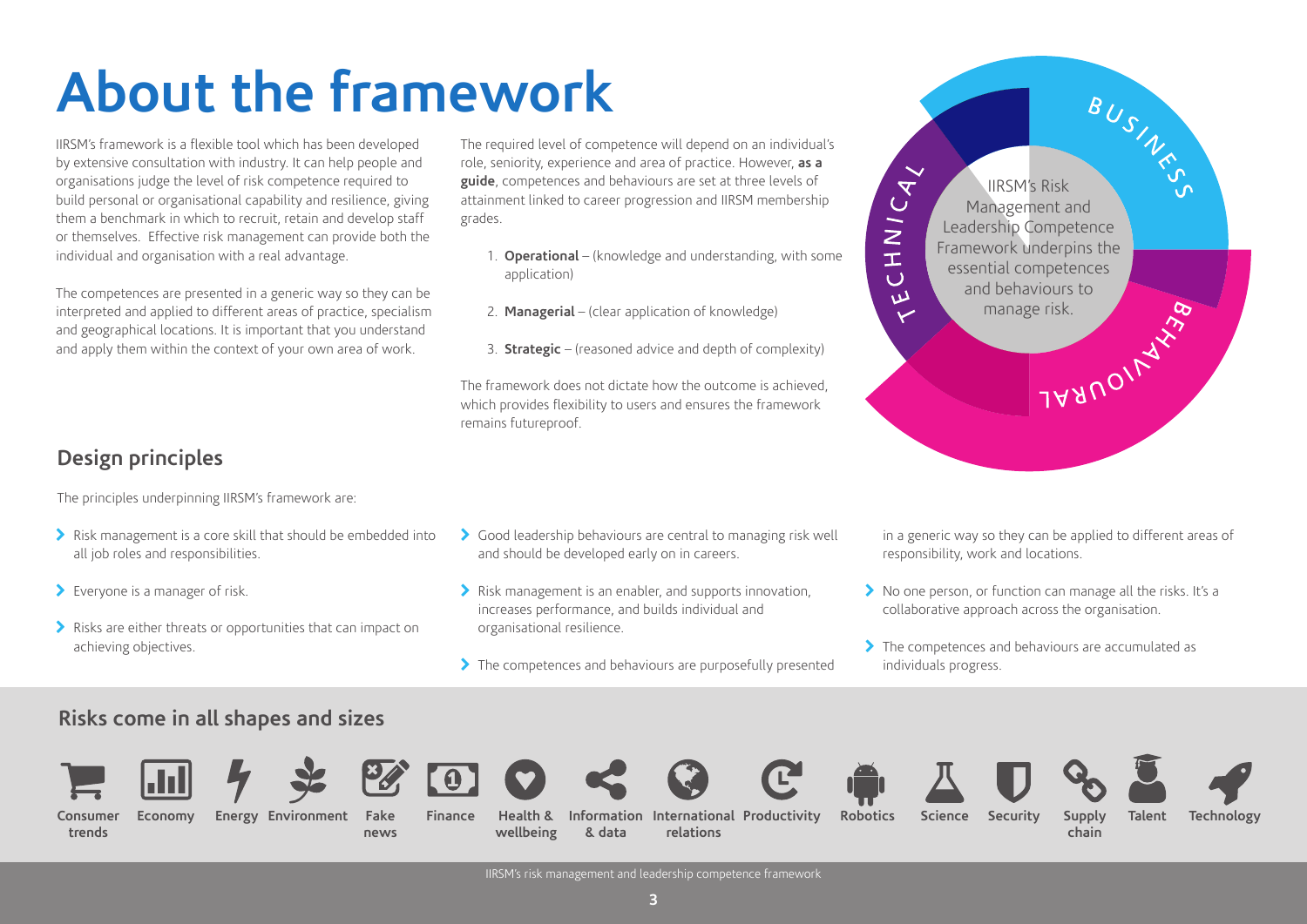### **Users of the framework**

### **The table shows examples of users and how they can benefit from the framework.**

| <b>Types of users</b>                      | <b>Applying the framework</b>                                                                                                                                                                                                                 |  |
|--------------------------------------------|-----------------------------------------------------------------------------------------------------------------------------------------------------------------------------------------------------------------------------------------------|--|
| Risk, safety and business<br>professionals | Self-assessment of development needs<br>Career planning<br>Continuing Professional Development<br>Attaining IIRSM membership                                                                                                                  |  |
| <b>Employers and HR professionals</b>      | • Risk management and leadership competence building<br>• Recruitment<br>Job description and specification development<br>Professional development<br>Succession planning<br>• Demonstrating the importance of risk management as a key skill |  |
| Regulators                                 | • Confirmation of compliance<br>Setting risk management requirements for regulatory development and execution                                                                                                                                 |  |
| <b>Universities</b>                        | • Feeding into curriculum design<br>Collaborating with IIRSM to enable their students to achieve IIRSM membership                                                                                                                             |  |
| <b>Recruitment agencies</b>                | Tool to help short-list candidates for specific jobs<br>Confidence in recommending IIRSM members for potential jobs                                                                                                                           |  |
| <b>IIRSM</b>                               | • Underpins membership structure, learning and development solutions and supports members' continuing professional development                                                                                                                |  |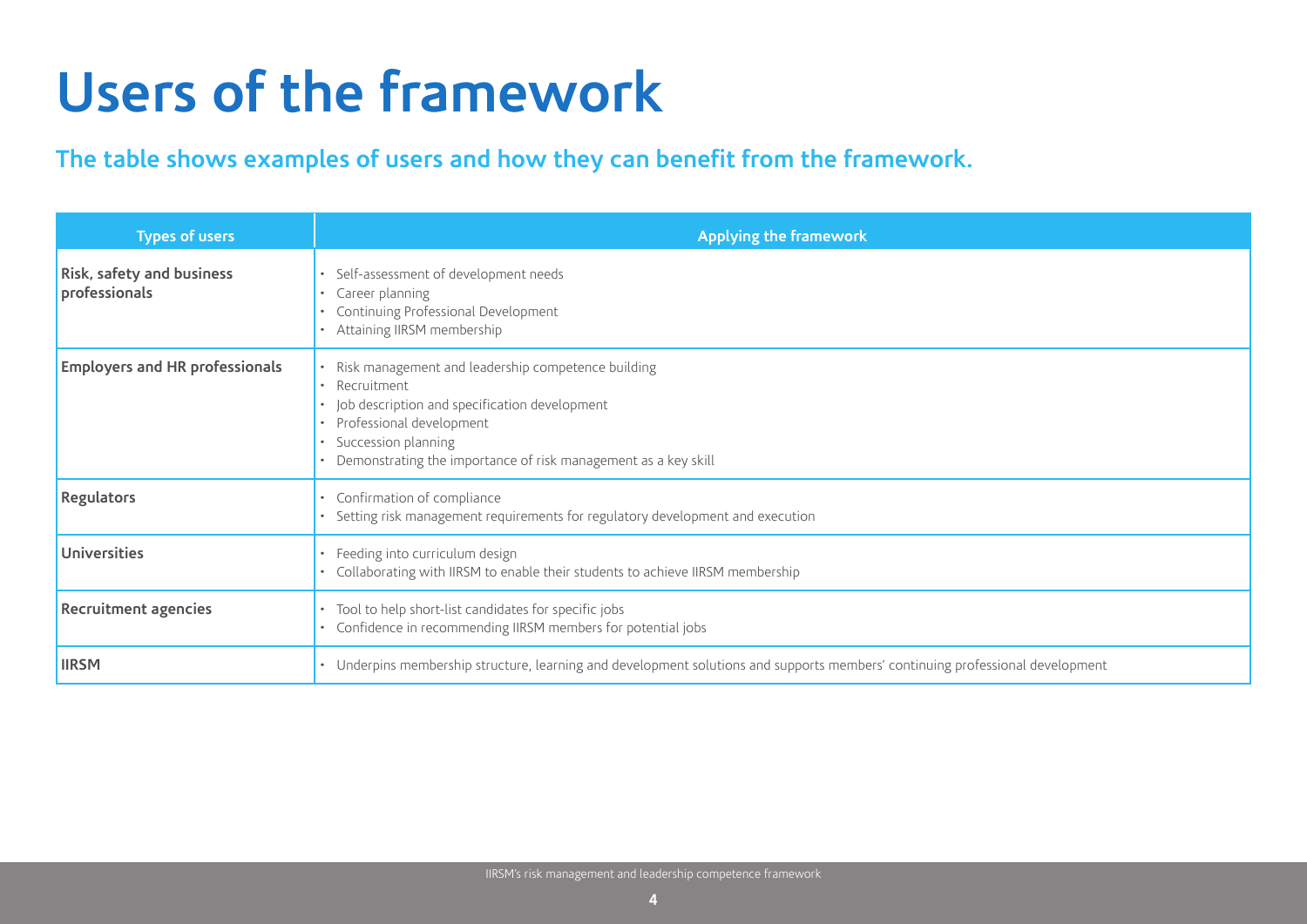# **Technical competences**

| Area of competence                                                                                                                                                | <b>Associate (Operational)</b>                                                                                                                                                                                                                                                                                                                                                                             | <b>Member (Managerial)</b>                                                                                                                                                                                                                                                                                                                                                                                                      | <b>Fellow (Strategic)</b>                                                                                                                                                                                                                                                                                                                                       |
|-------------------------------------------------------------------------------------------------------------------------------------------------------------------|------------------------------------------------------------------------------------------------------------------------------------------------------------------------------------------------------------------------------------------------------------------------------------------------------------------------------------------------------------------------------------------------------------|---------------------------------------------------------------------------------------------------------------------------------------------------------------------------------------------------------------------------------------------------------------------------------------------------------------------------------------------------------------------------------------------------------------------------------|-----------------------------------------------------------------------------------------------------------------------------------------------------------------------------------------------------------------------------------------------------------------------------------------------------------------------------------------------------------------|
| Organisational context<br>Understands the evolving<br>relationship between the<br>organisation and external<br>forces that shapes the way it<br>responds to risk. | • Demonstrates how their role contributes to the<br>organisation's strategy and objectives.<br>• Supports the delivery of personal, team and<br>function objectives.<br>• Understands the organisation and its external<br>environment to identify and manage risk in day-to-<br>day activities.<br>• Understands the relationship between the<br>organisation's culture and the way risks are<br>managed. | • Collaborates with others and shares knowledge to<br>deliver strategy.<br>• Leads the development and implementation of<br>objectives for an area of responsibility aligned to<br>the organisation's strategy.<br>• Uses business acumen and understanding of the<br>organisation's internal and external environment to<br>develop solutions to manage risk.<br>Influences the organisation's culture in relation to<br>risk. | Establishes a clear strategy to shape direction and<br>behaviours related to risk and risk taking.<br>Defines the organisation or function level strategy<br>and objectives in relation to risk.<br>Evaluates the organisation's internal and external<br>environment to determine the risk strategy.<br>Drives the organisation's culture in relation to risk. |
| The role of risk<br>management<br>Applies risk management<br>across the organisation and<br>educates stakeholders to<br>identify and act on risk.                 | • Promotes risk management principles and<br>the organisation's strategy for risk to relevant<br>stakeholders.<br>· Identifies, assesses and controls risks in day-to-day<br>activities and within projects.                                                                                                                                                                                               | Ensures good risk management practice across an<br>area of responsibility.<br>• Applies techniques to identify, assess and control<br>risks within an area of responsibility and within<br>projects.<br>Understands the interconnectedness of risks within<br>an area of responsibility and other parts of the<br>organisation.                                                                                                 | • Influences the board or senior executive on an<br>organisation's risk appetite.<br>• Works collaboratively to establish the<br>organisation's framework and approach to risk.<br>• Adapts techniques to identify, assess and control<br>complex and aggregated risks.                                                                                         |
| Strategy, objectives,<br>policy and procedures<br>Develops and implements an<br>organisation's approach and<br>attitude to the way it manages<br>risk.            | • Supports others to work using established risk<br>policies and procedures in day-to-day activities and<br>within projects.<br>• Contributes to the development of risk-related<br>procedures.<br>• Identifies and escalates opportunities to improve<br>risk policies and procedures.                                                                                                                    | • Contributes to policy improvements and produces<br>procedures to support the achievement of<br>objectives.<br>Drives a proportionate approach to risk through<br>policy development and application of procedures.                                                                                                                                                                                                            | • Collaborates with stakeholders to develop risk<br>policies aligned to the organisation's strategy and<br>objectives.<br>Evaluates current and emerging risks to determine<br>changes to strategy.<br>Evaluates the effectiveness of the risk policy<br>against the organisation's strategy and objectives to<br>determine changes.                            |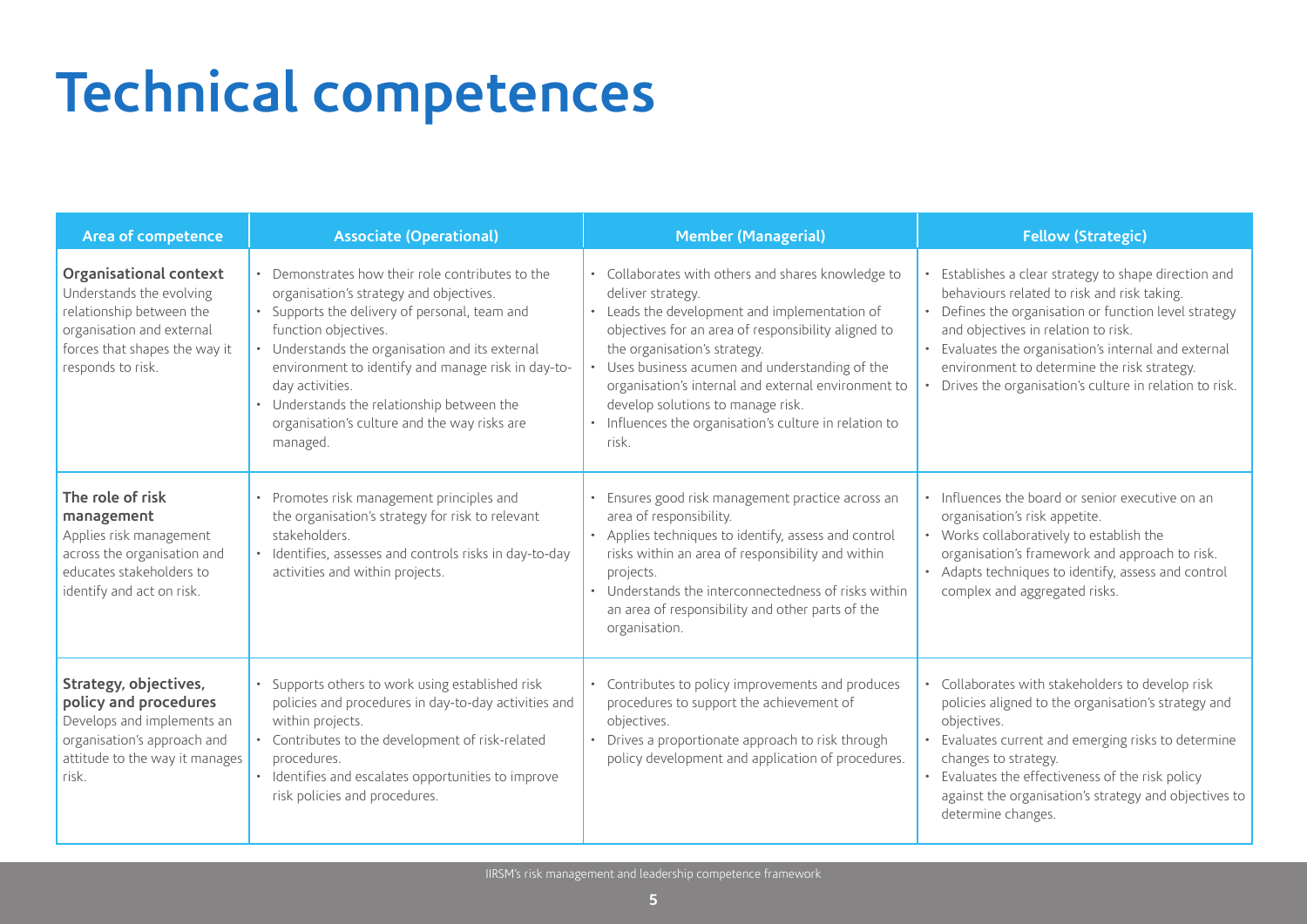| Area of competence                                                                                                                                                           | <b>Associate (Operational)</b>                                                                                                                                                                                      | <b>Member (Managerial)</b>                                                                                                                                                                                                                                   | <b>Fellow (Strategic)</b>                                                                                                                                                                          |
|------------------------------------------------------------------------------------------------------------------------------------------------------------------------------|---------------------------------------------------------------------------------------------------------------------------------------------------------------------------------------------------------------------|--------------------------------------------------------------------------------------------------------------------------------------------------------------------------------------------------------------------------------------------------------------|----------------------------------------------------------------------------------------------------------------------------------------------------------------------------------------------------|
| Project/ change<br>management<br>Enables organisations<br>to create significant<br>opportunities and recognises<br>associated risks.                                         | Contributes to projects of up to 12 months and<br>supports longer-term function and organisation-<br>wide projects.<br>Supports the review of risks within projects.<br>$\bullet$                                   | • Manages operational projects of around 1-3 years<br>and contributes to organisation-wide projects.<br>Ensures risks are proactively managed in projects.                                                                                                   | • Achieves leadership buy-in to lead projects of 3 or<br>more years that deliver strategy.<br>• Promotes risk management as integral to project<br>success.                                        |
| Stakeholder engagement<br>Ensures risks are efficiently<br>addressed through<br>understanding stakeholders<br>and their motivations.                                         | Provides technical advice to support collaborative<br>working across different functions.<br>• Encourages stakeholders to adopt risk principles.                                                                    | Works with stakeholders to establish collaborative<br>ways of managing risks to increase productivity.<br>Educates stakeholders on the importance of<br>risk management and its impact on achieving<br>objectives.                                           | • Creates a culture of collaboration where<br>stakeholders work together to manage risks.<br>• Promotes risk management best practice to internal<br>and external stakeholders.                    |
| Data management<br>Ensures data is appropriately<br>managed and decisions<br>are founded on reliable<br>information.                                                         | • Collects and sorts data in accordance with<br>company standards and legislation.<br>• Carries out preliminary analysis assessing the<br>reliability of data.<br>Presents their insights to relevant stakeholders. | Analyses data and information in accordance with<br>company standards, legislation and benchmarking.<br>Analyses data to identify trends and anomalies and<br>finds operational solutions.<br>Feeds insights from data analysis into strategic<br>decisions. | Analyses trends and anomalies to find and<br>recommend solutions to deliver change or<br>challenge the strategy.                                                                                   |
| Risk and organisation<br>reporting<br>Defines performance<br>measures and provides the<br>right information in required<br>formats in a timely manner to<br>decision makers. | • Contributes to the review of KPIs and KRIs for their<br>function.<br>Supports the distribution of relevant risk data to<br>$\bullet$<br>stakeholders within agreed levels of disclosure and<br>sensitivity.       | Develops KPIs and KRIs for function and/or<br>organisation level.<br>Supports other stakeholders to achieve their<br>function and organisation KPIs and KRIs.<br>Defines and produces risk reports within agreed<br>levels of disclosure and sensitivity.    | • Establishes a coherent reporting framework aligned<br>to strategy.<br>• Reports on issues impacting strategy to senior<br>leadership within appropriate levels of disclosure<br>and sensitivity. |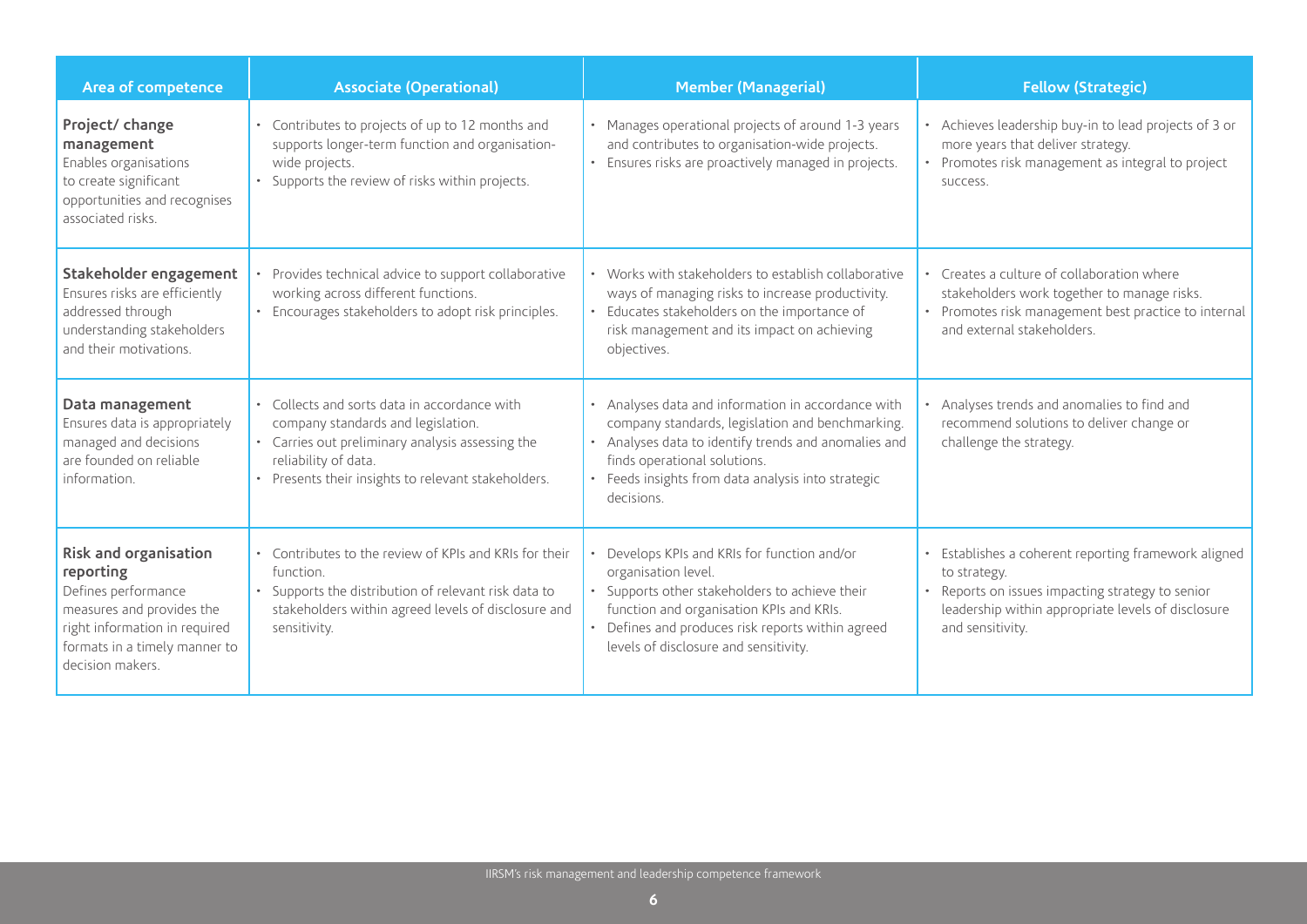### **Leadership behaviours**

| Area of behaviour                                                                                                                                                                                              | <b>Associate (Operational)</b>                                                                                                                                                                                                                      | <b>Member (Managerial)</b>                                                                                                                                                                                                                                                                                                                                                                            | <b>Fellow (Strategic)</b>                                                                                                                                                                                                                                                                                                                                                                                                                                                                                                                                    |
|----------------------------------------------------------------------------------------------------------------------------------------------------------------------------------------------------------------|-----------------------------------------------------------------------------------------------------------------------------------------------------------------------------------------------------------------------------------------------------|-------------------------------------------------------------------------------------------------------------------------------------------------------------------------------------------------------------------------------------------------------------------------------------------------------------------------------------------------------------------------------------------------------|--------------------------------------------------------------------------------------------------------------------------------------------------------------------------------------------------------------------------------------------------------------------------------------------------------------------------------------------------------------------------------------------------------------------------------------------------------------------------------------------------------------------------------------------------------------|
| Influencing<br>Works with stakeholders in a<br>manner that encourages and<br>persuades others to contribute<br>effectively.                                                                                    | Demonstrates organisational and professional<br>values.<br>• Identifies stakeholders and knows when to<br>approach them and how.<br>• Motivates stakeholders to reduce or mitigate risk or<br>achieve opportunities.                                | Encourages others to demonstrate organisational<br>and professional values across parts of the<br>organisation.<br>Engages with stakeholders amongst senior decision<br>makers as well as operational staff to produce<br>positive outcomes.<br>Provides solutions to address conflicting interests<br>to motivate stakeholders to compromise to reduce<br>or mitigate risk or achieve opportunities. | Defines values that promote professional<br>behaviours to support the organisation's objectives<br>and demonstrates expected behaviours.<br>Consults with stakeholders from a broad audience,<br>including senior executives inside and outside the<br>organisation to achieve organisational objectives.<br>Persuades stakeholders to negotiate outcomes that<br>meet objectives.                                                                                                                                                                           |
| <b>Emotional intelligence</b><br>Demonstrates an open<br>attitude to all, irrespective<br>of background and<br>circumstances, recognising<br>and valuing different<br>stakeholders' perspectives and<br>input. | Understands diversity and its value within a team.<br>• Understands other's strengths and weaknesses and<br>works in a way that is mutually supportive.<br>• Admits to errors and seeks to learn from them and<br>encourages others to do the same. | • Contributes to an environment where others can<br>identify diversity and its value.<br>Provides opportunities for everyone to contribute<br>based on their knowledge, skills and experience.<br>Promotes an environment where errors can be<br>admitted, and lessons can be learned, setting an<br>example by recognising personal failings and taking<br>actions to address them.                  | • Values different cultures, backgrounds and<br>circumstances in decision making and takes<br>actions.<br>• Creates an environment where others can identify<br>diversity and its value, allowing stakeholders to ask<br>questions, challenge, share ideas and concerns.<br>Engages with others to understand different<br>perspectives.<br>Creates an environment where errors are<br>investigated openly, and lessons are learned,<br>setting an example by sharing successes, admitting<br>to failings, rewarding openness and taking decisive<br>action. |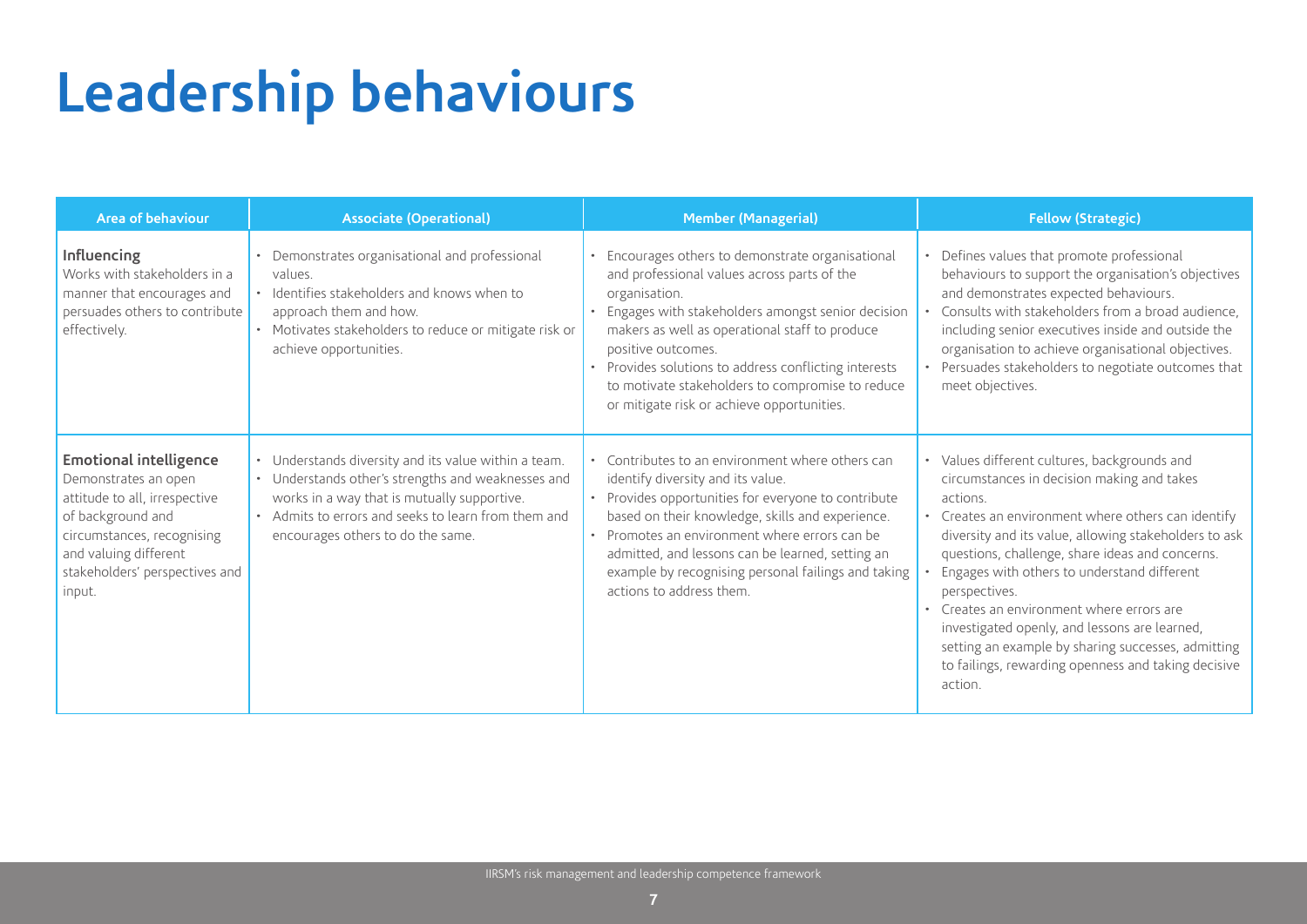| <b>Area of behaviour</b>                                                                                                                                                        | <b>Associate (Operational)</b>                                                                                                                                                                                                                                                                                                                                                                            | <b>Member (Managerial)</b>                                                                                                                                                                                                                                                                                                                                                             | <b>Fellow (Strategic)</b>                                                                                                                                                                                                                                                                                                                 |
|---------------------------------------------------------------------------------------------------------------------------------------------------------------------------------|-----------------------------------------------------------------------------------------------------------------------------------------------------------------------------------------------------------------------------------------------------------------------------------------------------------------------------------------------------------------------------------------------------------|----------------------------------------------------------------------------------------------------------------------------------------------------------------------------------------------------------------------------------------------------------------------------------------------------------------------------------------------------------------------------------------|-------------------------------------------------------------------------------------------------------------------------------------------------------------------------------------------------------------------------------------------------------------------------------------------------------------------------------------------|
| Collaborative<br>Builds consensus, trust<br>and respect by sharing<br>information, ideas and<br>resources in a manner that<br>increases contribution from<br>others.            | Supports the organisation by working effectively<br>with others to achieve their objectives and those of<br>the team.<br>• Works with colleagues across an organisation<br>to identify their priorities. Provides relevant<br>information and support in confidence when<br>required.<br>• Works as a willing team member and encourages<br>others to work together to improve the<br>management of risk. | Recognises the priorities of others and responds by<br>seeking outcomes that provide mutual gains.<br>Establishes processes for sharing information and<br>engagement, considering the management of<br>sensitive data.<br>Fosters relationships to improve personal and<br>operational performance.                                                                                   | Builds trust by understanding the priorities of<br>others.<br>• Shares information in a way which promotes<br>engagement without compromising sensitive data.<br>Builds relationships to support organisation and<br>personal growth.                                                                                                     |
| Communicative<br>Communicates clearly<br>and concisely, recognising<br>audience capabilities, and<br>listens to stakeholders in an<br>open and courteous way.                   | Listens to instructions and asks questions if in<br>$\bullet$<br>doubt.<br>Captures and presents information on operational<br>performance in a way which is understood by<br>others.<br>Communicates with the team and other<br>stakeholders across the organisation to improve<br>productivity and promotes corrective actions.                                                                         | Listens to stakeholders and asks questions to clarify<br>$\bullet$<br>or to challenge.<br>Analyses information and communicates<br>expectations and whether KPIs are being met in a<br>way that meets the needs of stakeholders.<br>Establishes mechanisms for communication<br>between stakeholders to capture and review<br>opinions regularly and promotes ways for<br>improvement. | Adopts a questioning and challenging approach,<br>then listens and considers evidence rationally.<br>• Presents information on strategic performance in a<br>way which meets the needs of stakeholders.<br>• Promotes communication between stakeholders to<br>inspire others to resolve conflict in a way that best<br>meets objectives. |
| Innovative<br>Identifies uncertainties as<br>potential opportunities and<br>challenges the status quo.<br>Takes calculated risks whilst<br>respecting objectives and<br>values. | • Contributes to discussions on new ways of working<br>to resolve challenges and suggests opportunities.<br>• Open to learning from others.                                                                                                                                                                                                                                                               | Encourages others to overcome challenges and<br>identify opportunities by challenging the status<br>quo.<br>Seeks to learn from others and motivates others to<br>do the same.                                                                                                                                                                                                         | • Creates an environment where ideas to overcome<br>challenges and exploit opportunities are<br>encouraged and acted on.<br>Seeks opportunities to improve as an individual and<br>as an organisation.                                                                                                                                    |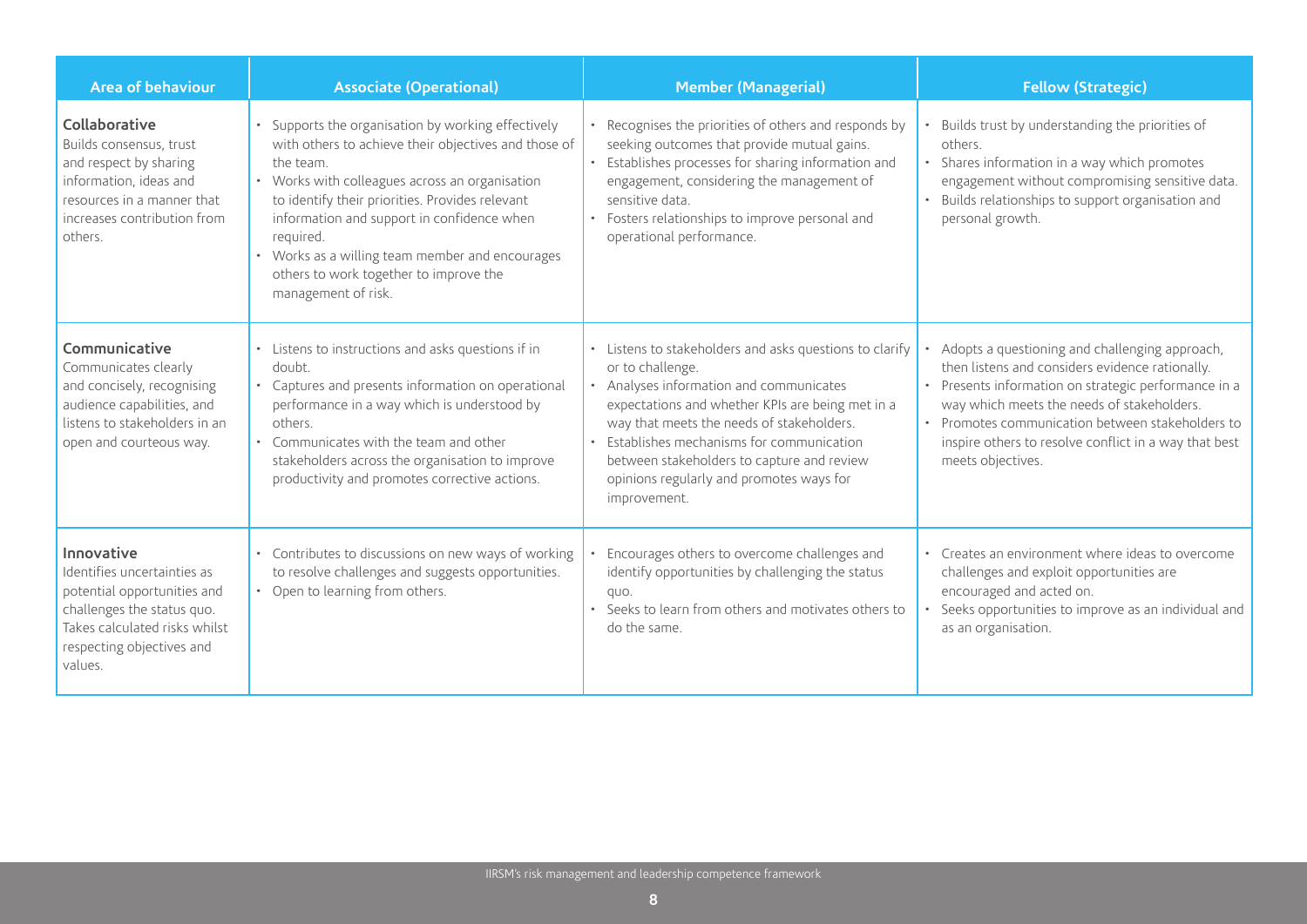| Area of behaviour                                                                                                                             | <b>Associate (Operational)</b>                                                                                                                                                                                                                                                                           | <b>Member (Managerial)</b>                                                                                                                                                                                                                                                                                                                                            | <b>Fellow (Strategic)</b>                                                                                                                                                                                                                                                                                  |
|-----------------------------------------------------------------------------------------------------------------------------------------------|----------------------------------------------------------------------------------------------------------------------------------------------------------------------------------------------------------------------------------------------------------------------------------------------------------|-----------------------------------------------------------------------------------------------------------------------------------------------------------------------------------------------------------------------------------------------------------------------------------------------------------------------------------------------------------------------|------------------------------------------------------------------------------------------------------------------------------------------------------------------------------------------------------------------------------------------------------------------------------------------------------------|
| Ethical<br>Demonstrates trust, fairness<br>and openness and remains<br>true to values irrespective of<br>pressures.                           | Demonstrates positive behaviours.<br>Encourages positive behaviours in others.<br>Recognises inappropriate behaviours and raises<br>$\bullet$<br>concerns appropriately.                                                                                                                                 | Demonstrates professional and organisational<br>values through behaviours.<br>Encourages behaviours in others that matches<br>professional and organisational values, providing<br>information and guidance as necessary.<br>Acts to address inappropriate behaviours.                                                                                                | • Demonstrates the values that reflect the nature of<br>the organisation and profession.<br>• Encourages a culture in which appropriate<br>behaviours are reinforced, and where performance<br>at the expense of values is not tolerated.                                                                  |
| Determined<br>Pursues objectives through<br>to the end, demonstrating<br>resilience, courage,<br>adaptability and energy to<br>achieve goals. | • Focuses on the delivery of work objectives without<br>compromising values or behaviours<br>Delivers consistently and professionally and<br>$\bullet$<br>overcomes challenges, applying alternative<br>methods when needed.                                                                             | Establishes personal and organisational objectives<br>and systems to measure performance.<br>Supports others through challenges, recognising<br>barriers to performance and identifies solutions,<br>including resources and training.                                                                                                                                | Demonstrates steadfastness in the achievement of<br>objectives.<br>• Develops a framework and reinforces a culture in<br>which identifying and overcoming challenges is<br>encouraged.                                                                                                                     |
| Systematic<br>Works logically, considers<br>options and sets clear<br>measurable targets which<br>balance competing priorities.               | • Plans work, selecting appropriate methods to meet<br>objectives and KPIs.<br>• Communicates to others how objectives and KPIs<br>will be met<br>• Undertakes work in accordance with agreed work<br>methods and procedures.<br>Reviews activities regularly, communicating<br>progress as appropriate. | Plans work, setting out clear KPIs based on<br>organisation objectives.<br>Communicates objectives to stakeholders,<br>providing regular feedback on progress.<br>Provides resources so that work can be carried out<br>efficiently.<br>Establishes systems and processes for measuring<br>performance and routinely reports on progress to<br>relevant stakeholders. | • Provides clear organisation objectives to enable<br>activities to be planned.<br>Communicates objectives so that stakeholders<br>are engaged in the success of the project and/or<br>organisation.<br>• Reviews progress regularly and reconsiders<br>objectives, KPIs, budgets and resources if needed. |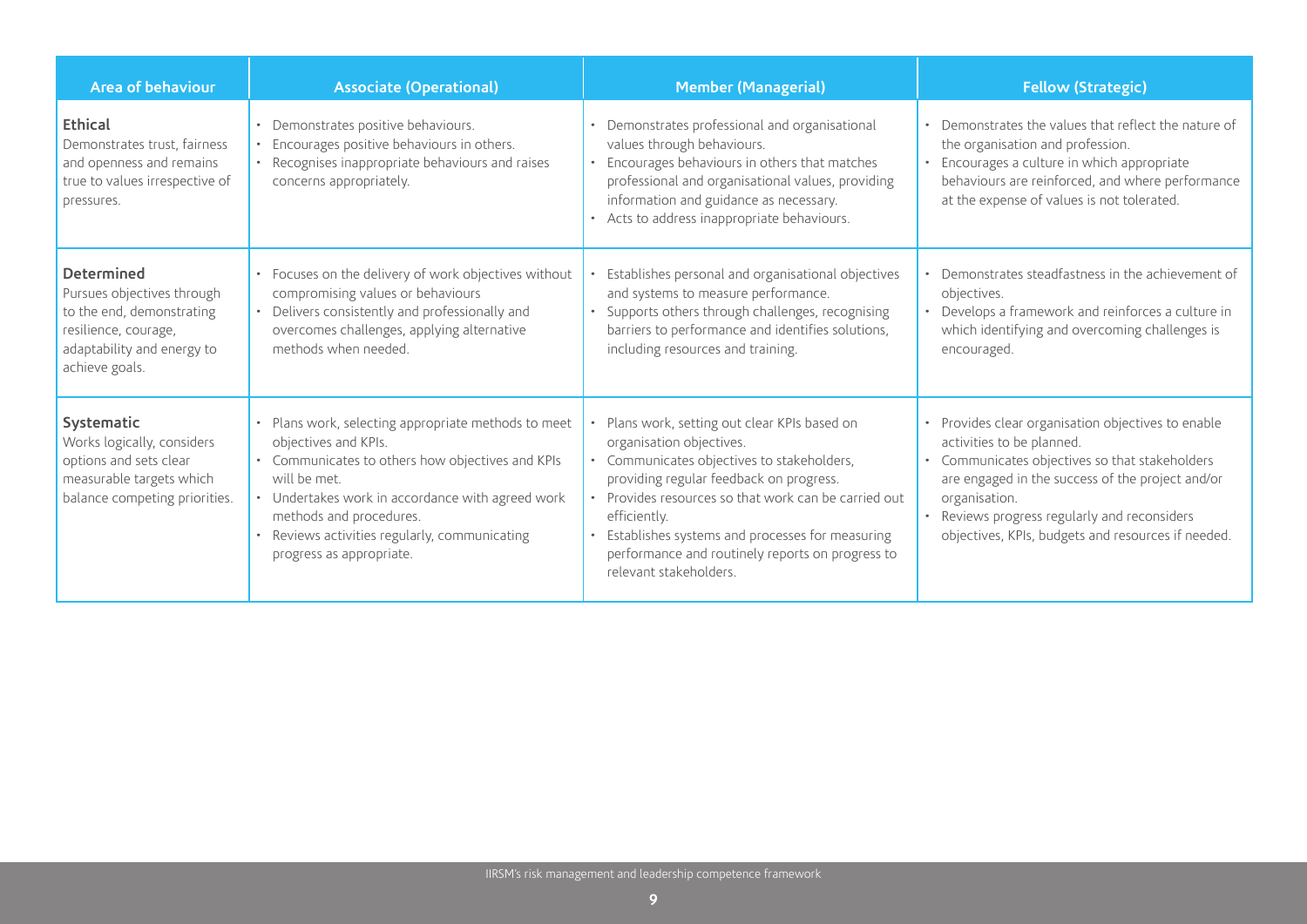### **Business competences**

| Area of competence                                                                                           | <b>Associate (Operational)</b>                                                                                                                                                                                                                                                                              | <b>Member (Managerial)</b>                                                                                                                                                                                                                                                                                                                                                     | <b>Fellow (Strategic)</b>                                                                                                                                                                                                                                                                      |
|--------------------------------------------------------------------------------------------------------------|-------------------------------------------------------------------------------------------------------------------------------------------------------------------------------------------------------------------------------------------------------------------------------------------------------------|--------------------------------------------------------------------------------------------------------------------------------------------------------------------------------------------------------------------------------------------------------------------------------------------------------------------------------------------------------------------------------|------------------------------------------------------------------------------------------------------------------------------------------------------------------------------------------------------------------------------------------------------------------------------------------------|
| Governance and culture<br>Works with relevant<br>stakeholders to implement<br>effective governance.          | • Understands their role and responsibilities in<br>supporting effective governance.<br>• Acts as a role model for others and behaves<br>ethically and with integrity.<br>• Aware of procedures for information sharing to<br>ensure that the organisation has accurate data to<br>make informed decisions. | • Contributes to and maintains the integrity of<br>information provided to senior leaders and related<br>activities and committee meetings.<br>Implements an appropriate system of risk oversight<br>and internal controls.<br>• Challenges if weak governance is observed in the<br>organisation.<br>Behaves ethically and leads by example and is a<br>role model for peers. | Drives the adoption of an appropriate blend of<br>skills, experience and diversity to support effective<br>governance.<br>Ensures leadership can remain accountable to<br>internal and external stakeholders.<br>Persuades all leaders to be transparent with all<br>stakeholders.             |
| <b>Financial integrity</b><br>Ensures any risks to financial<br>integrity are understood by<br>stakeholders. | • Contributes to budget management within projects<br>of up to 12 months and supports wider function<br>and organisation-wide projects and activities.                                                                                                                                                      | • Contributes to financial management of<br>department and/or organisation-wide budgets for 1<br>-3 years.<br>Supports others to protect the integrity of financial<br>statements and other key information.<br>· Identifies and explains consequences of incorrect<br>financial reporting.                                                                                    | • Contributes to the organisation's strategic financial<br>plan.<br>• Creates a culture of openness and honesty for<br>financial reporting.<br>Promotes a zero-tolerance culture for bribery or<br>favouritism.<br>Champions the process for transparency in supplier<br>financial engagement. |
| <b>Supports society</b><br>Fosters relationships with the<br>local community and wider<br>society.           | • Collaborates with other employees and partners<br>on projects and initiatives to highlight social<br>responsibilities.                                                                                                                                                                                    | Encourages the organisation to adopt sustainable<br>policies.<br>• Inspires employees to consider their personal<br>impact on the community and wider society.                                                                                                                                                                                                                 | • Articulates the benefits of embracing sustainability<br>goals for the organisation.<br>Rewards actions that demonstrates improvements<br>in sustainability and other socially responsible<br>causes.                                                                                         |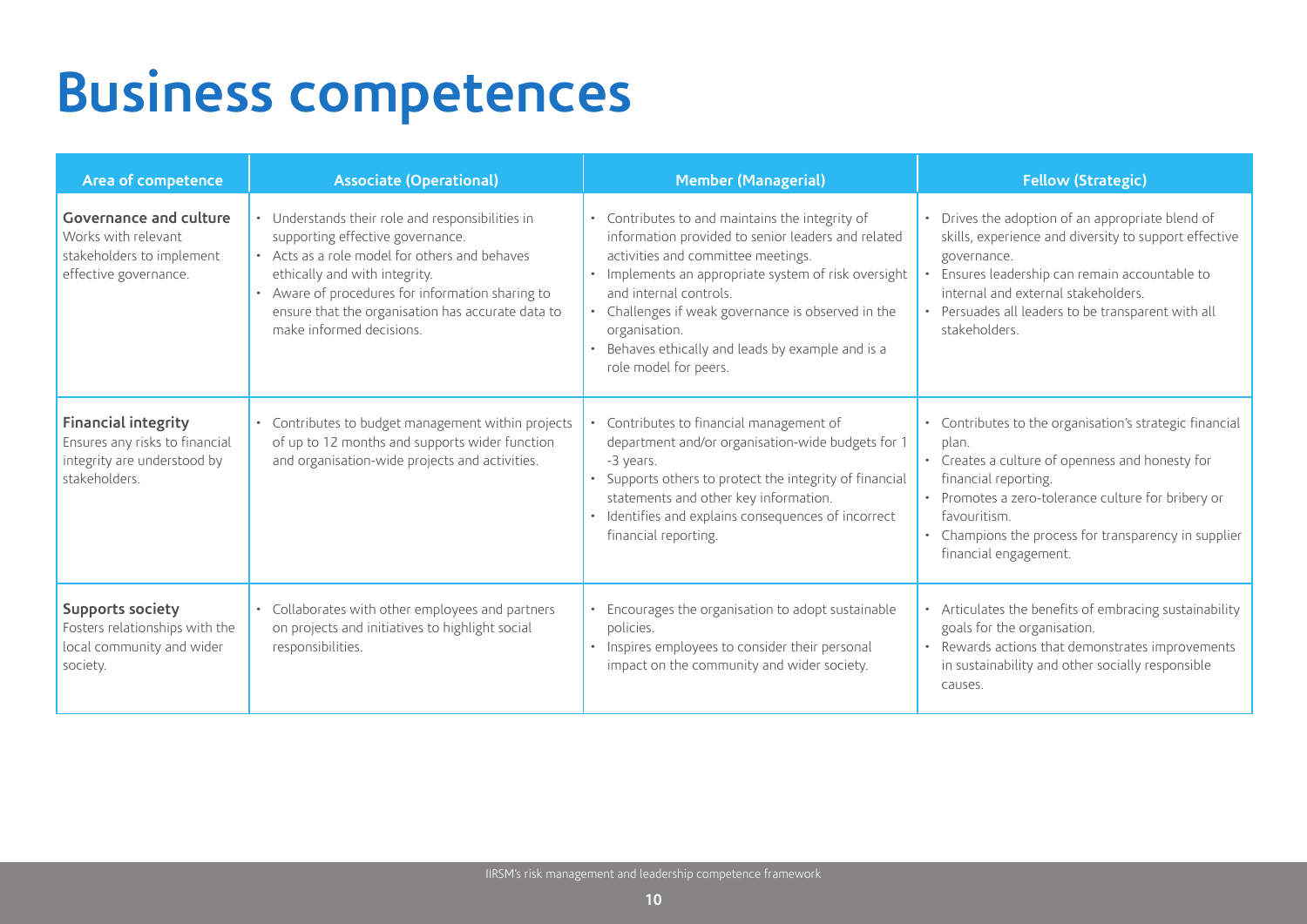| Area of competence                                                                                                                    | <b>Associate (Operational)</b>                                                                                                                                                                                                                                                                                                                                    | <b>Member (Managerial)</b>                                                                                                                                                                                                                                                                                                                               | <b>Fellow (Strategic)</b>                                                                                                                                                                                                                                      |
|---------------------------------------------------------------------------------------------------------------------------------------|-------------------------------------------------------------------------------------------------------------------------------------------------------------------------------------------------------------------------------------------------------------------------------------------------------------------------------------------------------------------|----------------------------------------------------------------------------------------------------------------------------------------------------------------------------------------------------------------------------------------------------------------------------------------------------------------------------------------------------------|----------------------------------------------------------------------------------------------------------------------------------------------------------------------------------------------------------------------------------------------------------------|
| Compliance and legal<br>responsibility<br>Appreciates the legal and<br>regulatory obligations of the<br>organisation to stakeholders. | • Demonstrates an awareness of the key aspects<br>of internal and external rules, regulations, and<br>obligations that the organisation must comply with.<br>• Understands sources of change to legal, regulatory<br>and contractual obligations.<br>• Understands policies and procedures for<br>whistleblowing both within and external to the<br>organisation. | Ensures compliance with the organisations legal,<br>regulatory, and contractual obligations with<br>employees, customers, regulators and suppliers.<br>Identifies and communicates any incorrect<br>situations and areas of non-compliance to relevant<br>stakeholders.                                                                                  | Drives the organisations compliance of legal,<br>regulatory, and contractual obligations with all key<br>stakeholders.<br>• Communicates the risks and opportunities of<br>future changes to legal, regulatory and contractual<br>obligations to stakeholders. |
| Supplier and partner<br>management<br>Considers the impact of others<br>on the organisation and<br>communicates it effectively.       | • Supports supplier selection and management within<br>function and organisation-wide projects.<br>Understands potential impact of supplier failure<br>within projects and operations and can identify<br>mitigating actions.                                                                                                                                     | Leads supplier selection and management of<br>function or organisation agreements for 1-3 years.<br>Identifies potential impact of supplier failure to<br>function and/or organisation and defines and takes<br>mitigating actions.<br>Articulates consequences of poor performance<br>and provides feedback to suppliers and other key<br>stakeholders. | Ensures the process and selection of suppliers<br>matches the values and ethos of the organisation.<br>Provides feedback to failing suppliers and the<br>organisation and determines suitable alternative<br>suppliers.                                        |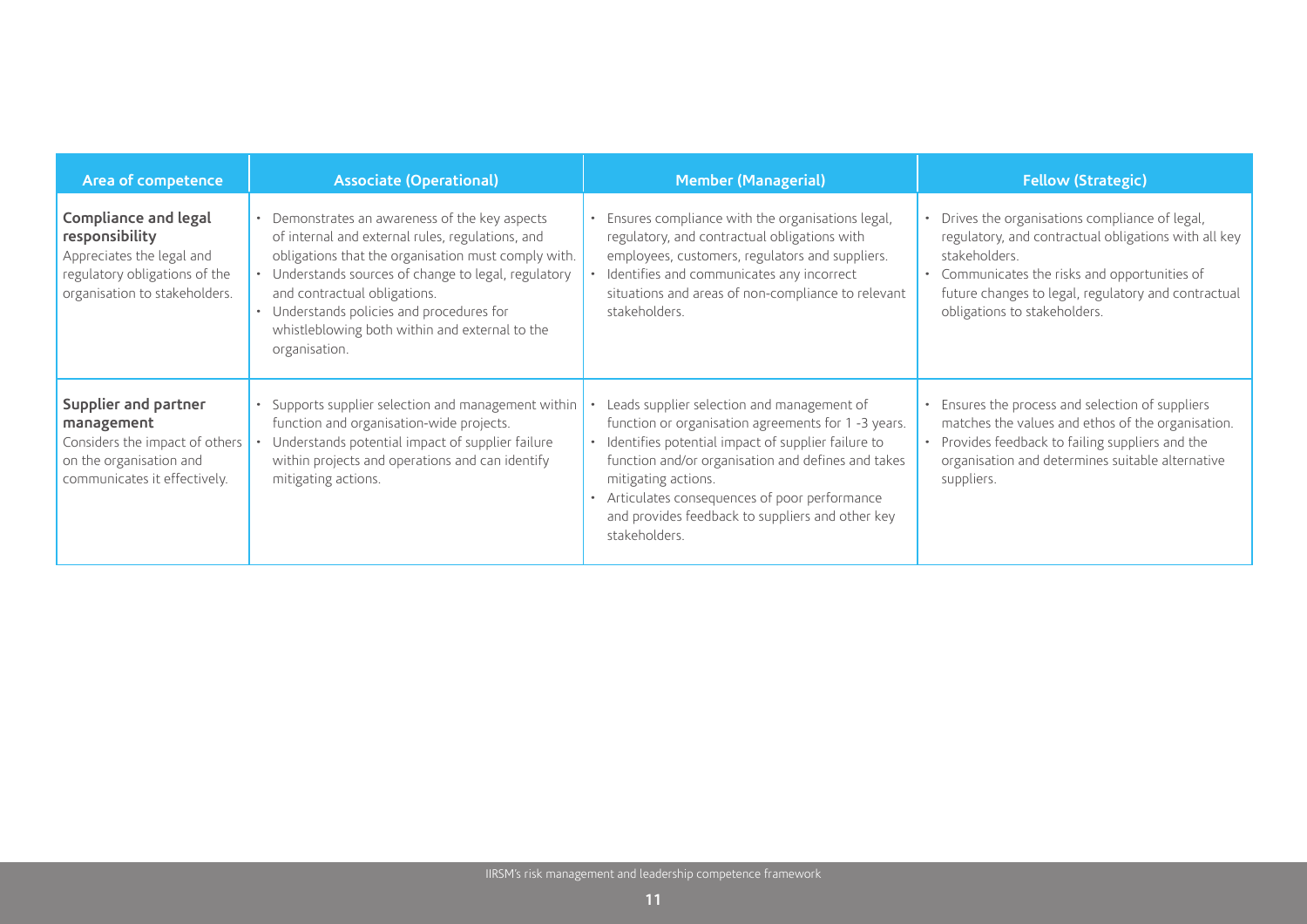## **Glossary**

| <b>Term</b>                               | <b>Definition</b>                                                                                                                                                                                                                                                                                                                                                 |
|-------------------------------------------|-------------------------------------------------------------------------------------------------------------------------------------------------------------------------------------------------------------------------------------------------------------------------------------------------------------------------------------------------------------------|
| Challenge                                 | A challenge is a test of ability and attitude. It can be a personal challenge, such as influencing others to carry out an activity, or a corporate challenge such as responding to<br>a threat or opportunity.                                                                                                                                                    |
| Culture                                   | An organisation's culture is based on the shared attitudes, expectations, experiences and beliefs of those in the organisation. It includes both written and unwritten rules<br>that have developed over time and are accepted by those in the workforce. It is shown in the way business is conducted, and the way people treat each other.                      |
| Data management                           | Data management is an administrative process that includes collecting, checking and analysing data in a secure way to inform more accurate and timely decision making in<br>order to achieve objectives.<br>See Objective.                                                                                                                                        |
| <b>Diversity</b>                          | Diversity reflects different types of people and opinions. In an organisation, this includes considering perspectives of people from different functions and positions in a<br>hierarchy, as well as gender, ethnicity, age and ways of thinking.<br>Recognising diversity means inviting and responding to views from different groups.<br>See Perspective.      |
| Engagement                                | Engagement is the process by which stakeholders are involved in decision-making<br>See Stakeholder.                                                                                                                                                                                                                                                               |
| Error                                     | An error is "a deviation of human performance from an intended, desired or ideal standard" (James Reason, 2013). An error can be made in planning an action (a mistake) or<br>in carrying out an action.                                                                                                                                                          |
| <b>External environment</b>               | In this context, the external environment refers to the political, economic, social and technological circumstances that influence the organisation. This might include the<br>natural environment (climate, air quality, water quality and so on) where this influences the achievement of organisation strategy and objectives.<br>See Objectives and Strategy. |
| Governance                                | The internal system of practices, controls, procedures and culture the organisation implements to effectively function. This includes decision making, communications and<br>legal compliance etc.                                                                                                                                                                |
| Inspire                                   | See Motivate.                                                                                                                                                                                                                                                                                                                                                     |
| <b>Key Performance</b><br>Indicator (KPI) | A quantifiable measure used to evaluate success in meeting an objective. KPIs can be set at organisational, functional or individual level.<br>See Key Risk Indicator (KRI), Objective and Risk and organisation reporting.                                                                                                                                       |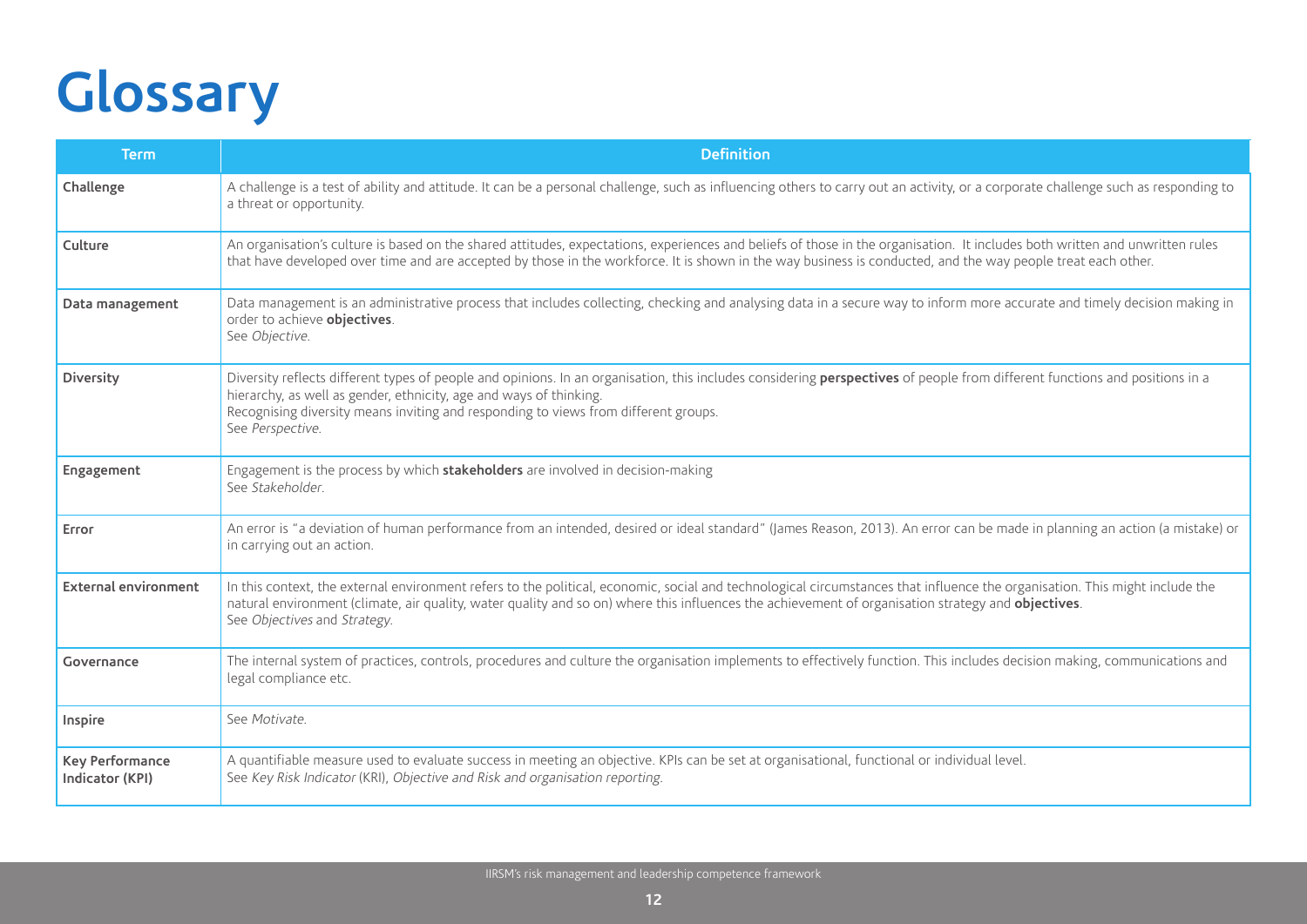| <b>Term</b>              | <b>Definition</b>                                                                                                                                                                                                                                                                                                                                                                                                                                                                                                                               |
|--------------------------|-------------------------------------------------------------------------------------------------------------------------------------------------------------------------------------------------------------------------------------------------------------------------------------------------------------------------------------------------------------------------------------------------------------------------------------------------------------------------------------------------------------------------------------------------|
| Key Risk Indicator (KRI) | A risk indicator provides an early signal of increasing risk exposure in a significant area of business (e.g. relating to an important resource).<br>While a KPI is a measure of how well something is being done, a KRI is an indicator of the possibility of something going wrong.<br>See Key Performance Indicator (KPI), Resource and Risk and organisation reporting.                                                                                                                                                                     |
| Motivate                 | To motivate is to provide an incentive to others to behave in a way, or to direct others towards a goal. Inspiration is generally seen as a higher level of motivation, where<br>external motives are no longer required, and people are instead self-driven to achieve goals.<br>See also Promote.                                                                                                                                                                                                                                             |
| Objective                | An objective is the defined end-result towards which activities are directed. Mid-point objectives can be set as part of a journey towards something. It is not an objective if<br>it was a coincidental achievement.<br>Objectives can be personal (achieve success, complete a personal project), organisational (meet KPIs, KRIs), or professional (post a blog, write an article, present at an<br>event). Objectives can be set at organisational, team and functional levels, and for individual projects or activities.<br>See Strategy. |
| Organisational context   | The organisational context defines the relationship between the organisation, and the external and internal forces that shape the way in which it responds to risk.                                                                                                                                                                                                                                                                                                                                                                             |
| Performance              | Performance is about the deliberate efforts and steps taken to achieve, and the actual outcomes achieved against objectives. Performance should have a measurable result.<br>See Objective.                                                                                                                                                                                                                                                                                                                                                     |
| Perspective              | A perspective is a way of viewing things that depends on the experience, background and personality of the viewer. Diversity appreciates different perspectives, not just one.<br>See Diversity.                                                                                                                                                                                                                                                                                                                                                |
| Policy                   | A set of ideas or a plan of what to do in situations that have been agreed by an organisation.<br>Although policies should be reviewed regularly, there is often no fixed time scale for a policy.<br>Compare with Project and Strategy.                                                                                                                                                                                                                                                                                                        |
| Priority                 | A priority is a condition, event or fact that is regarded or treated as more important than something else. Priorities can be organisational, professional or personal.                                                                                                                                                                                                                                                                                                                                                                         |
| Procedure                | A procedure is a specified way to carry out an activity or a process.<br>See Process.                                                                                                                                                                                                                                                                                                                                                                                                                                                           |
| Process                  | A process is a set of interrelated or interacting activities which transforms inputs into outputs.                                                                                                                                                                                                                                                                                                                                                                                                                                              |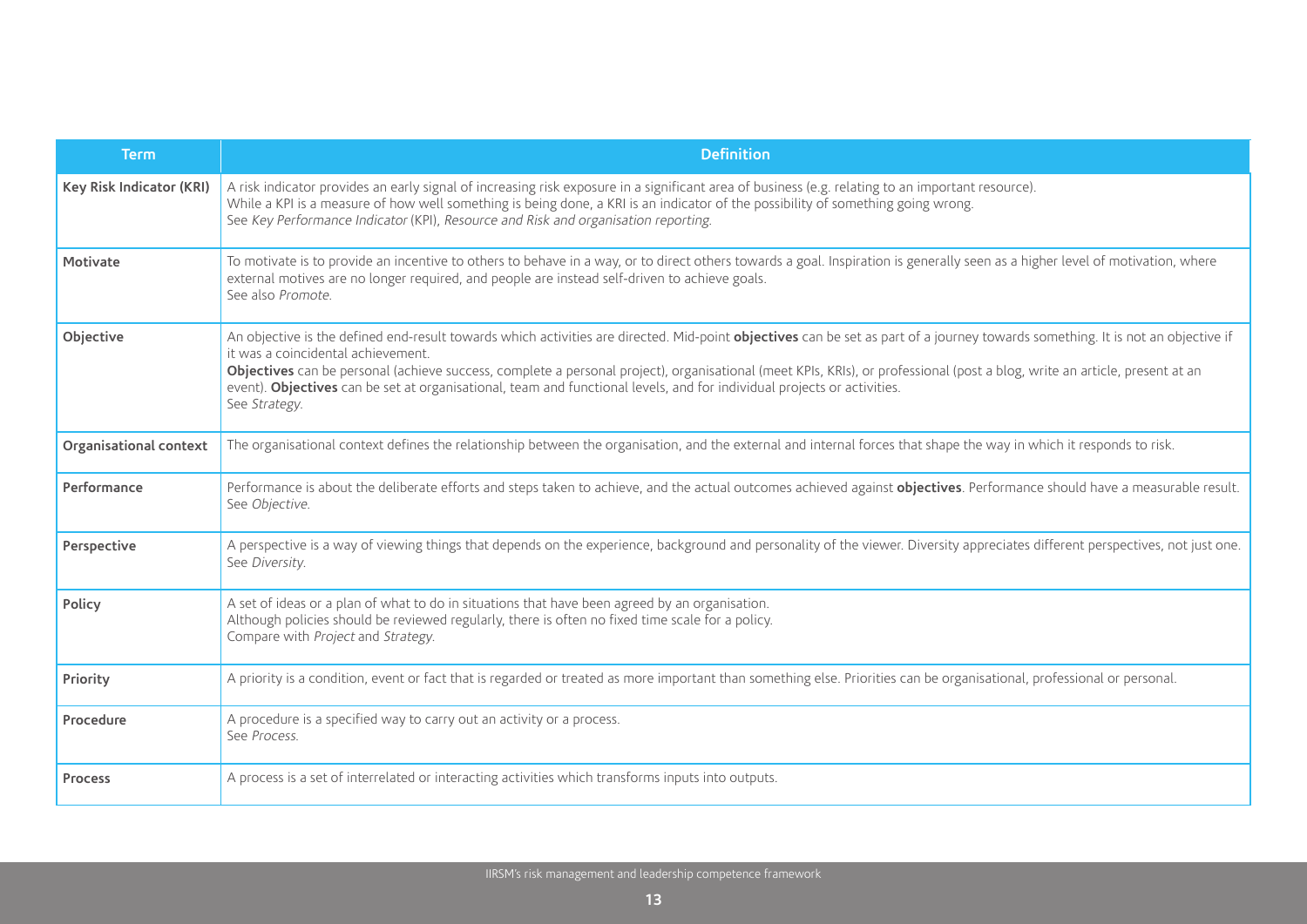| <b>Term</b>                        | <b>Definition</b>                                                                                                                                                                                                                                                                                                                                                   |                                                                                                   |  |
|------------------------------------|---------------------------------------------------------------------------------------------------------------------------------------------------------------------------------------------------------------------------------------------------------------------------------------------------------------------------------------------------------------------|---------------------------------------------------------------------------------------------------|--|
| Project                            | A project is an activity that is planned to achieve an objective (or set of objectives) over a specified period.<br>Compare with Policy and Strategy.                                                                                                                                                                                                               |                                                                                                   |  |
| Promote                            | To promote an activity or performance is to encourage and reinforce it.<br>While the person who motivates provides or defines the incentive for performance, the person who promotes refers to the pre-defined incentive to reinforce the activity or<br>behaviour.<br>See Motivate.                                                                                |                                                                                                   |  |
| Regulation                         | A rule of order having the force of law, prescribed by a superior or competent authority, relating to the actions of those under the authority's control.                                                                                                                                                                                                           |                                                                                                   |  |
| Resource                           | Resources include people, equipment, materials, finance, infrastructure, the natural environment and development opportunities.                                                                                                                                                                                                                                     |                                                                                                   |  |
| Risk and organisation<br>reporting | Risk and organisation reporting provide the right information in the right format at the right time to the right people to help make the right decisions.<br>See Key Performance Indicator (KPI) and Key Risk Indicator (KRI)                                                                                                                                       |                                                                                                   |  |
| Risk management                    | Risk management is a process of identifying and acting on risk and opportunity. It is shared across an organisation, facilitated by the risk function.                                                                                                                                                                                                              |                                                                                                   |  |
| <b>Social</b>                      | Addresses the relationships and reputation the organisation has with the people and communities where it operates. Includes employee relations, diversity and inclusion and<br>supporting important causes.                                                                                                                                                         |                                                                                                   |  |
| Stakeholder                        | Stakeholders are people and organisations inside and outside of an organisation that can affect or can be affected by the achievement of an objective. Examples below:                                                                                                                                                                                              |                                                                                                   |  |
|                                    | Board<br>Trade unions and other employee representatives<br>Investors<br>Management<br>Shareholders or owners<br>Regulators<br>Group companies<br>Governments<br>Colleagues<br>Customers<br>Volunteers<br>Society/public                                                                                                                                            | Suppliers<br>Sub-contractors<br>Employees' families<br>Lobby / pressure groups<br>Local community |  |
| Strategy                           | A strategy is the way in which an organisation plans its actions over a period to meet objectives. Strategy can be set at organisational and functional levels. Although<br>strategies should be reviewed, there is often no fixed time scale for a strategy.<br>Compare with Project.                                                                              |                                                                                                   |  |
| Supplier                           | A supplier is a person or organisation that provides a product or service to another entity.                                                                                                                                                                                                                                                                        |                                                                                                   |  |
| Value                              | A value indicates the importance given by an individual or an organisation to a behaviour or characteristic, such as honesty, professionalism or the ability to admit errors.<br>Value is also used as a verb to reflect the idea of appreciating or recognising the value of something or someone, for example recognising and respecting different<br>viewpoints. |                                                                                                   |  |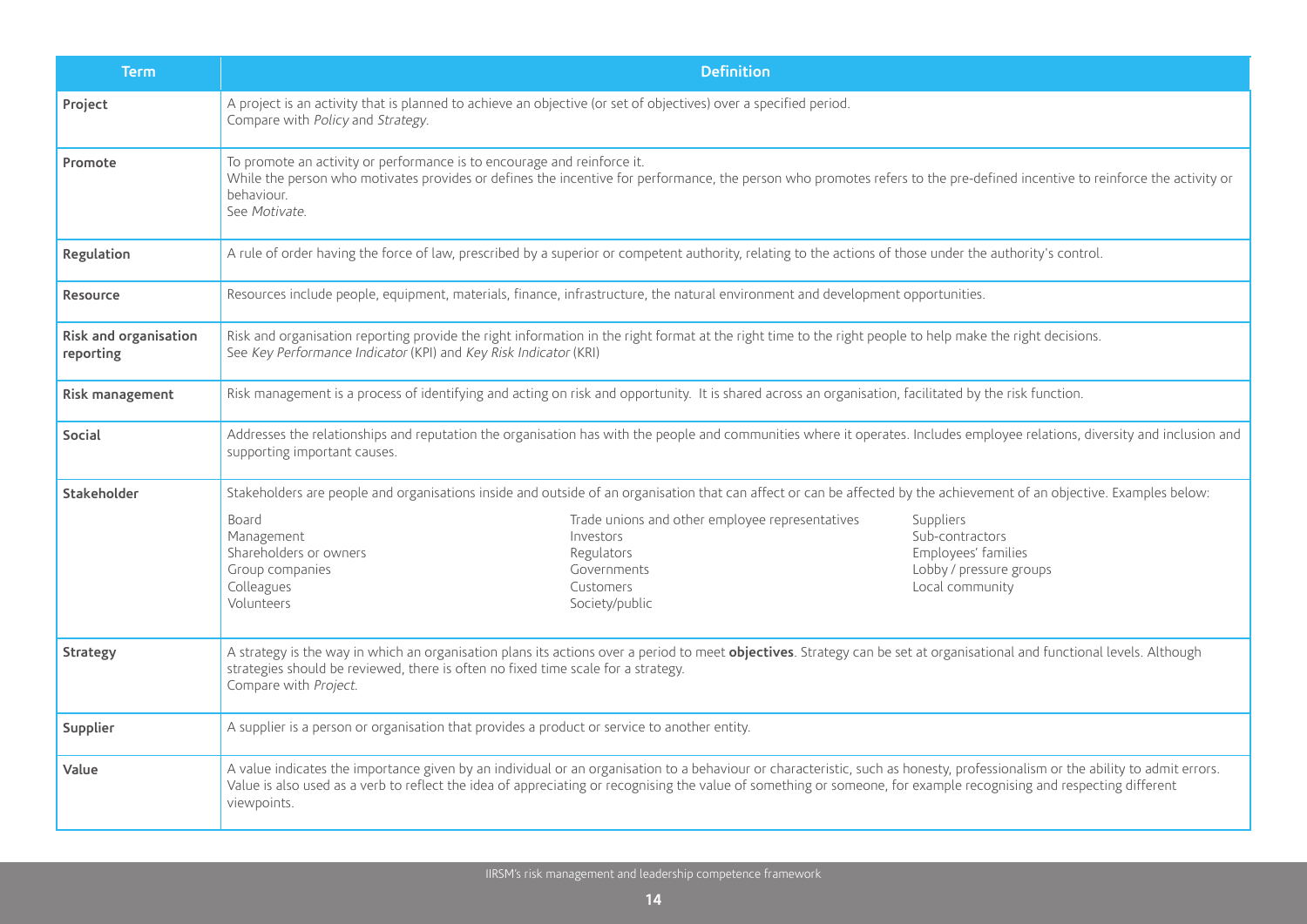#### **About IIRSM**

IIRSM is a professional membership organisation for those responsible for managing risks in all their forms. Our vision is a future where people live and work in a safer, healthier and more sustainable world.

We're independent and speak freely, championing risk management to drive positive change for both employee and organisational wellbeing. We do this through setting standards, connecting people and organisations, and providing practical education, training, advice and resources.

Our community of members, in more than 90 countries is united around a common desire to use risk management to make better decisions in business, both in operations but also strategically too.

Our members work in all areas of risk, at every level, playing a vital role in keeping people and organisations safe, healthy and resilient.

We support their development through the IIRSM Risk Management and Leadership Competence Framework which underpins our membership and training and development activities.

IIRSM strongly believes that everyone is responsible for managing risks and should have the skills to be able to do so. Organisations need cultures where risks are openly discussed, challenged, and escalated. And the benefits of being competent to manage risk equally applies to big business and small organisations in all industries.